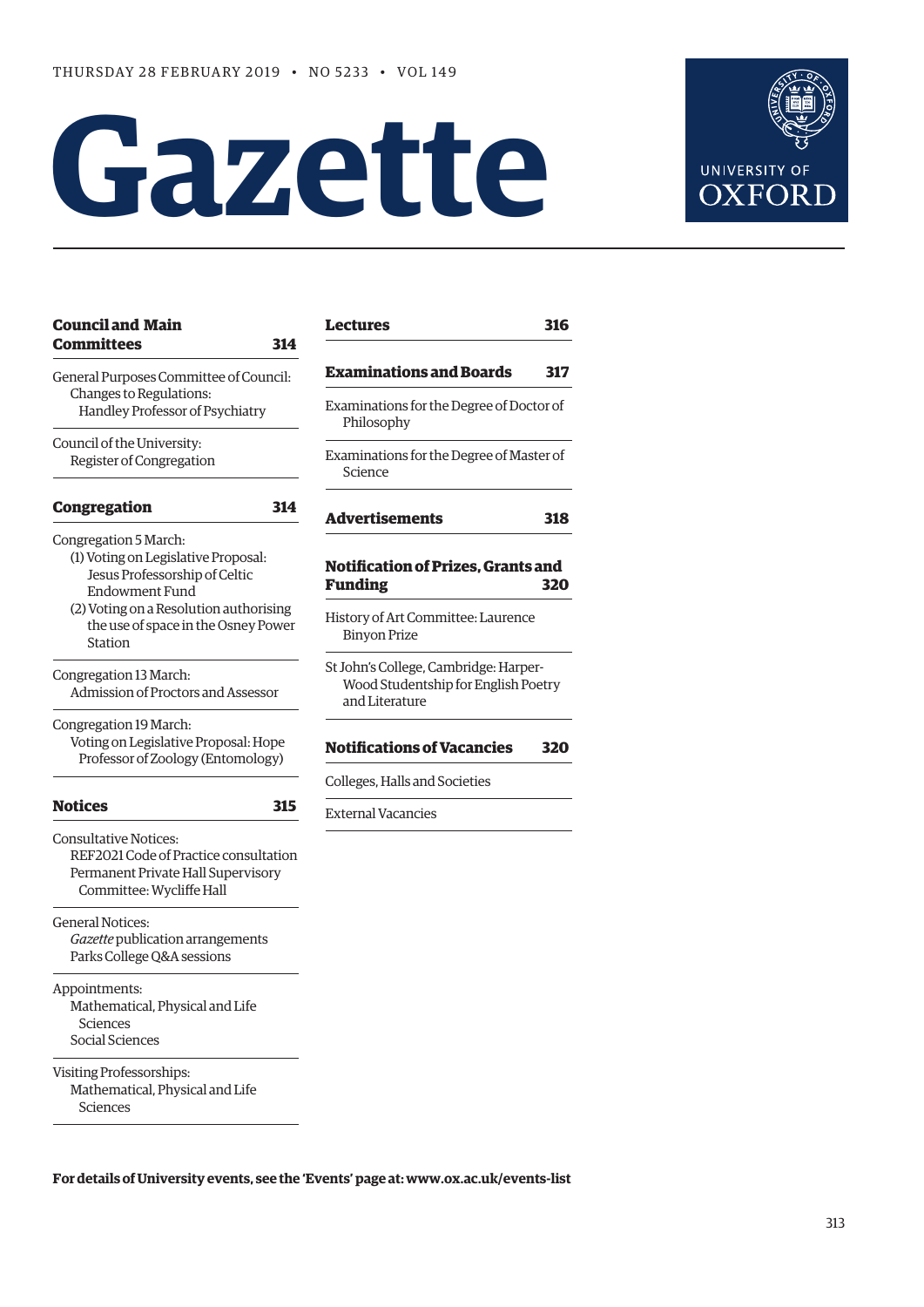## <span id="page-1-0"></span>Council and Main **Committees**

## Congregation

#### **General Purposes Committee of Council**

#### **Changes to Regulations**

The General Purposes Committee has made the following changes to regulations, to come into effect on **15 March**.

#### **Handley Professor of Psychiatry**

#### *Explanatory Note*

The following changes are proposed to comply with the general provisions for electoral boards laid down in Council Regulations 3 of 2004 and to remove outdated references.

#### *Text of Regulations*

In Council Regulations 24 of 2002, concerning individual professorships, amend §292 as follows (new text underlined, deleted text struck through):

### '**§292.** *Handley Professor of Psychiatry*

1. The WA Handley Professor of Psychiatry shall undertake research, lecture and give instruction in Psychiatry.

2. The professor shall be elected by an electoral board consisting of:

(1) the Vice-Chancellor, or, if the Warden of Merton College is Vice-Chancellor, a person appointed by Council on the occurrence of a vacancy to act as an elector on that occasion;

(2) the Warden of Merton College or, if the Warden is unable or unwilling to act, a person appointed by the Governing Body of Merton College on the occurrence of a vacancy to act as an elector on that occasion;

(3) a person appointed by the Governing Body of Merton College;

 $(4)$ – $(5)$  a two persons appointed by Council;

(5) a person appointed by the General Board;

(6), (7) two persons elected by the Board of the Faculty of Clinical Medicine;

(8) a person elected by the Board of the Faculty of Psychological Studies;

(6) the Head of the Medical Sciences Division or his or her nominee;

(7)–(9) three persons appointed by the Medical Sciences Board;

(910) a person holding a clinical appointment appointed by the Oxfordshire Health Authority NHS Foundation Trustafter consultation with the Oxford Regional Health Authority. At least three members of the board, of whom one shall be a professor, shall hold clinical appointments.

3. The professor shall be subject to the General Provisions of the decree regulations concerning the duties of professors and to those Particular Provisions of the same decree regulations which are applicable to this chair.'

#### **Council of the University**

#### **Register of Congregation**

The Vice-Chancellor reports that the following names have been added to the Register of Congregation:

Quispe-Torreblanca, E, Saïd Business School Radford, P K, Student Administration Richards, D, St Hilda's

| Congregation | 5 March |
|--------------|---------|
|--------------|---------|

The meeting of Congregation is cancelled. The sole business comprises questions to which no opposition has been notified and in respect of which no request for adjournment has been received, and the Vice-Chancellor will accordingly declare the legislative proposal at (1) and the resolution at (2) carried without a meeting under the provisions of Sect 7 (1) of Statute VI.

#### **(1) Voting on Legislative Proposal: Jesus Professorship of Celtic Endowment Fund**

(For explanatory note and text of resolution see *Gazette* [No 5231, 14 February 2019, p295.\)](https://gazette.web.ox.ac.uk/sites/default/files/gazette/documents/media/14_february_2019_-_no_5231_redacted.pdf#page=7)

#### **(2) Voting on a Resolution authorising the use of space in the Osney Power Station**

(For explanatory note and text of resolution see *Gazette* [No 5231, 14 February 2019,](https://gazette.web.ox.ac.uk/sites/default/files/gazette/documents/media/14_february_2019_-_no_5231_redacted.pdf#page=8)  [p296.](https://gazette.web.ox.ac.uk/sites/default/files/gazette/documents/media/14_february_2019_-_no_5231_redacted.pdf#page=8))

| Congregation | 13 March |
|--------------|----------|
|--------------|----------|

#### **Admission of Proctors and Assessor**

A necessary change has had to be made to the timing of the meeting of Congregation on 13 March. The meeting will now take place at **10.30am** in the Sheldonian Theatre.

The meeting is for the purpose of admitting to office Professor Martin C J Maiden, BSc R'dg, MA Oxf, PhD Camb, Fellow of Hertford, and Professor Sophie Marnette, Lic Brussels, MA Oxf, PhD California, Fellow of Balliol, as Proctors for the ensuing year, and The Revd Professor William Whyte, MA MSt DPhil Oxf, Fellow of St John's, as Assessor for the ensuing year.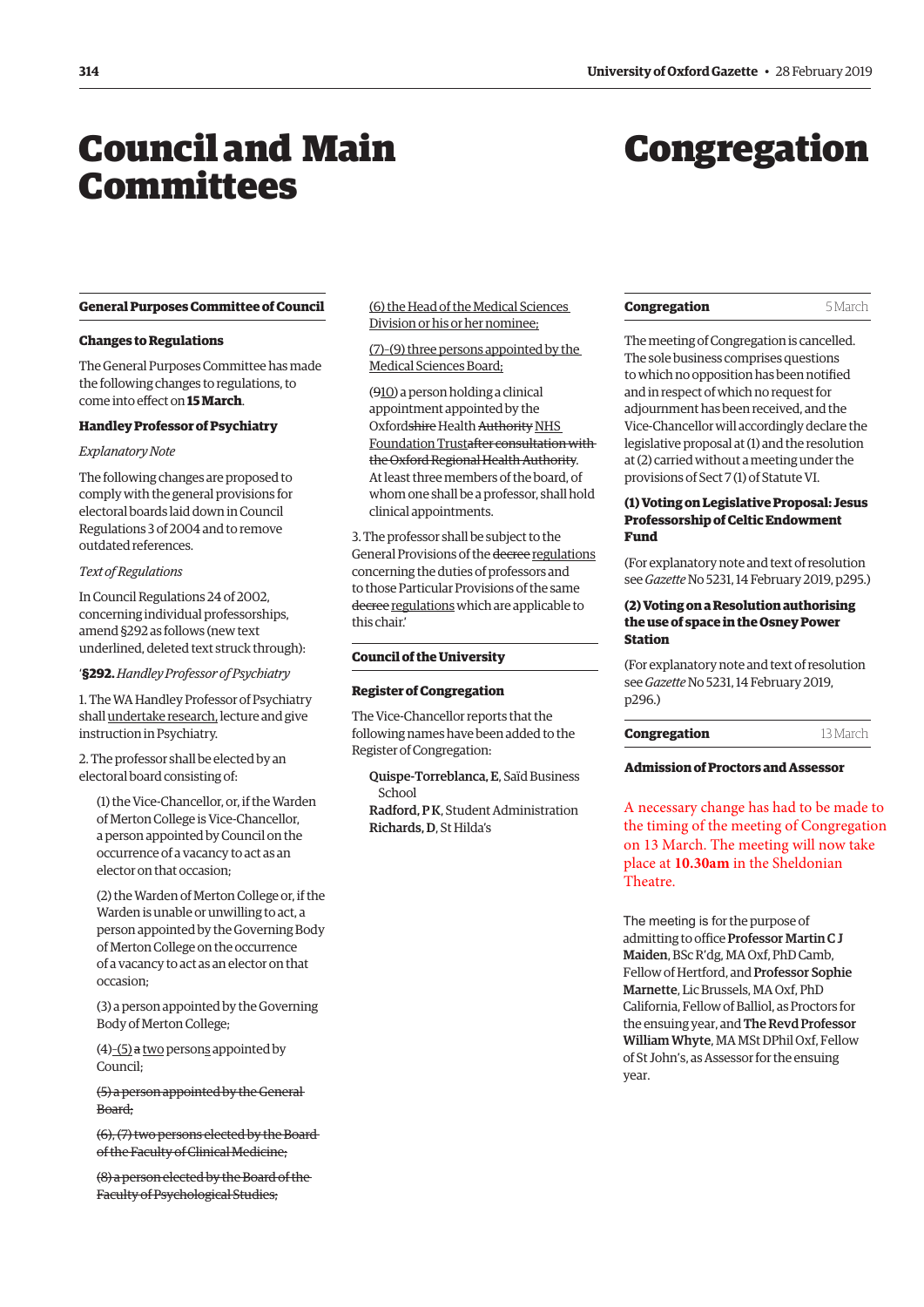#### <span id="page-2-0"></span>**Congregation** 19 March

¶ Members of Congregation are reminded that any two members may, not later than **noon on 11 March**, give notice in writing to the Registrar that they wish to oppose or amend the legislative proposal below (see the note on the conduct of business in Congregation below). If no such notice has been given, and unless Council has declared otherwise or the meeting has been adjourned, the legislative proposal shall be declared carried, and the meeting may be cancelled.

#### **Voting on Legislative Proposal: Hope Professor of Zoology (Entomology)**

#### *Explanatory Note*

The following legislative proposal amends the duties of the Hope Professor of Zoology (Entomology). The opportunity is also taken to amend outdated references in the regulations relating to the statutory post.

*WHEREAS it is expedient to amend Part 25 of the Schedule to the Statutes to amend the duties of the Hope Professor of Zoology (Entomology)* THE UNIVERSITY ENACTS AS FOLLOWS.

In Part 25 of the Schedule to the Statutes, concerning the Hope Fund, amend section 25.7 (1) as follows (new text underlined, deleted text struck through):

'25.7. The purposes for which the income shall be used under section 25.6 above may include:

(1) the support of a Professorship of Zoology (Entomology), to be called the Hope Professorship of Zoology, the holder of which shall undertake research in and shall lecture and give instruction in Zoology (with special reference to the articulata) and generally promote its study in the University;'

*Regulations to be made by the General Purposes Committee of Council if the Statute is approved*

In Council Regulations 24 of 2002, concerning individual professorships, amend §343 as follows (new text underlined, deleted text struck through):

#### '**§343.** *Hope Professor of Zoology (Entomology)*

1. The Hope Professor of Zoology (Entomology) shall undertake research in and shall give public lectures and give instruction in Zoology (Entomology) at such times as shall be prescribed or approved by Council and generally promote its study in the University.

2. The professor shall be elected by an electoral board consisting of:

(1) the Vice-Chancellor, or, if the Principal of Jesus College is Vice-Chancellor, a person appointed by Council on the occurrence of a vacancy to act as an elector on that occasion;

(2) the Principal of Jesus College, or, if the Principal is unable or unwilling to act, a person appointed by the Governing Body of Jesus College on the occurrence of a vacancy to act as an elector on that occasion;

(3) a person appointed by the Governing Body of Jesus College;

 $(4)$ ,  $(5)$  a two persons appointed by Council;

#### (5) (6) two persons appointed by the General Board

(6)(7)–(9) four three persons appointed by the Board of the Faculty of Biological Sciences Mathematical, Physical and Life Sciences Board, of whom one shall be appointed after consultation with the Curators of the Hope CollectionsDirector of the Oxford University Museum of Natural History.

3. The Hope Professor shall not hold any other professorship or readership in the University.

4. The Hope Professor shall be subject to the General Provisions of the decree regulations governing the duties of professors and to those Particular Provisions of the same decree regulations which are applicable to this chair.'

#### **Note on procedures in Congregation**

¶ Business in Congregation is conducted in accordance with Congregation Regulations 2 of 2002 (www.admin.ox.ac.uk/statutes/ regulations/529-122.shtml). A printout of these regulations, or of any statute or other regulations, is available from the Council Secretariat on request. A member of Congregati[on seeking advice on questions](http://www.admin.ox.ac.uk/statutes/regulations/529-122.shtml)  r[elating to its procedures, other](http://www.admin.ox.ac.uk/statutes/regulations/529-122.shtml) than elections, should contact Dr N Berry at the University Offices, Wellington Square (telephone: (2)80199; email: nigel.berry@ admin.ox.ac.uk); questions relating to elections should be directed to the Elections Officer, Ms S L S Mulvihill (telephone: [\(2\)80463; email: elections.office@admin.](mailto:nigel.berry@admin.ox.ac.uk) ox.ac.uk).

## Notices

#### **Consultative Notices**

#### **REF2021 Code of Practice consultation**

Following the publication of final guidance by the REF Funding Bodies, the draft Code of Practice for REF2021 for the University of Oxford is now available for review and comment. The current version of the document(s), the committee consultation process and where to send queries can be found on the following website: [https://](https://researchsupport.admin.ox.ac.uk/ref) [researchsupport.admin.ox.ac.uk/ref.](https://researchsupport.admin.ox.ac.uk/ref) The consultation will close on **15 March**.

#### **Permanent Private Hall Supervisory Committee**

#### REVIEW OF WYCLIFFE HALL

The Permanent Private Hall (PPH) Supervisory Committee, which is appointed by Education Committee, has regulatory, monitoring and reporting functions in relation to the Permanent Private Halls. Under the University's agreement with the halls each of them is to be reviewed in turn over a period of six years. On 13 or 14 May the committee will conduct a review of Wycliffe Hall. The review will focus on issues coming within the PPH Supervisory Committee's terms of reference. These may be found here: [www.admin.ox.ac.uk/statutes/](http://www.admin.ox.ac.uk/statutes/regulations/520-122ll.shtml) [regulations/520-122ll.shtml.](http://www.admin.ox.ac.uk/statutes/regulations/520-122ll.shtml)

The PPH Supervisory Committee would welcome written comments on any matters falling within the terms of reference. Written comments should be sent to the Secretary to the PPH Supervisory Committee, Nicola Standley, Education Policy Support, University Offices, Wellington Square, Oxford OX1 2JD (email: [nicola.standley@](mailto:nicola.standley@admin.ox.ac.uk) [admin.ox.ac.uk](mailto:nicola.standley@admin.ox.ac.uk)), by **23 April**.

#### **General Notices**

#### *Gazette* **publication arrangements**

The final *Gazette*s of Hilary term will be published on 7, 14 and 21 March.

The first *Gazette* of Trinity term will be published on 25 April, and will include the Trinity term lecture supplement. PLEASE NOTE: the deadline for this issue will be **noon on 10 April**, which is earlier than usual due to Easter.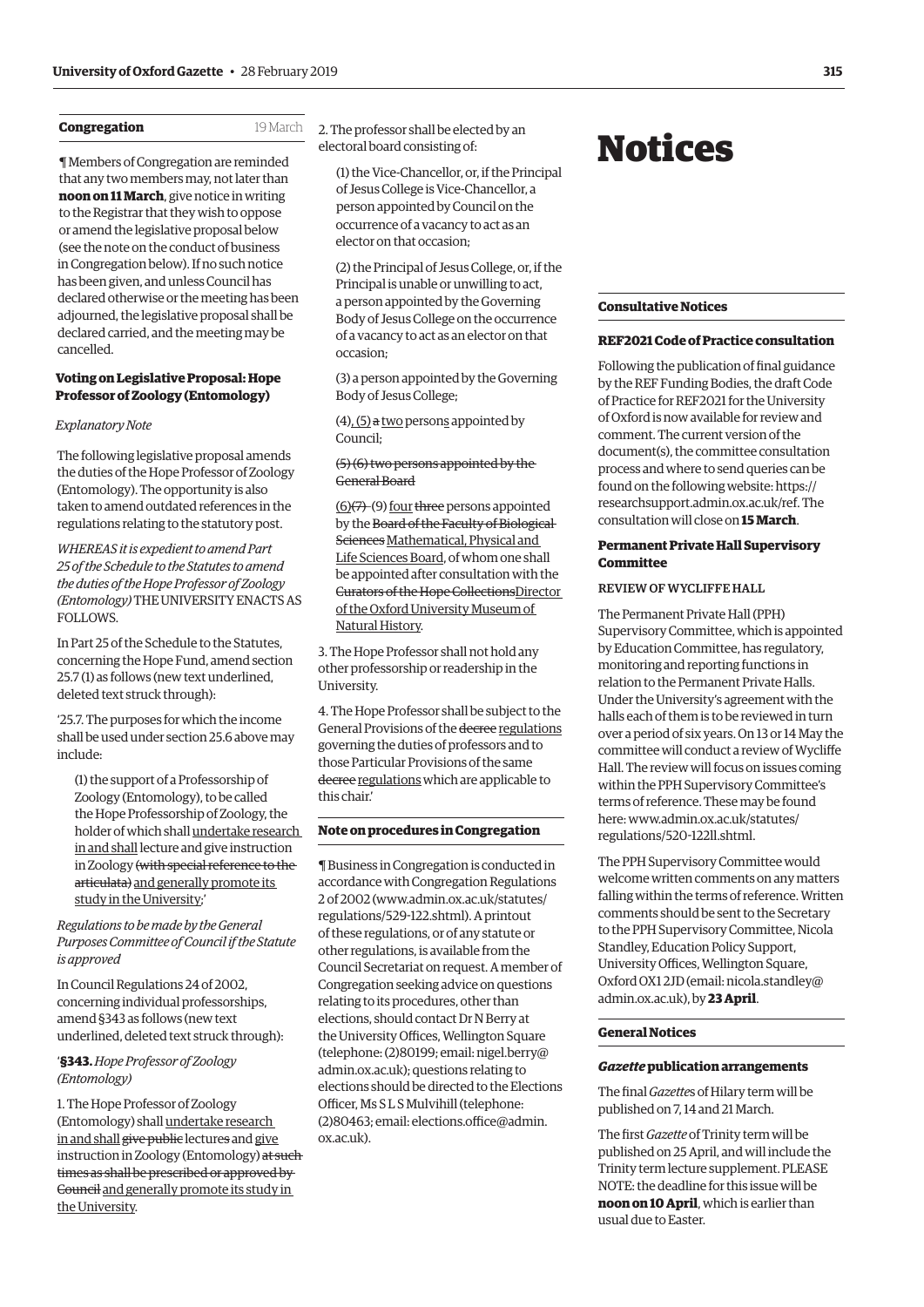## Lectures

#### <span id="page-3-0"></span>**Parks College Q&A sessions**

Two Q&A sessions on the topic of Parks College – the proposed new graduate college on the Radcliffe Science Library site – will take place on 19 and 25 March. The 75-minute events, which are open to members of Congregation and University and college staff, will be held in the Museum of Natural History. Further information is at [www.ox.ac.uk/parkscollege.](http://www.ox.ac.uk/parkscollege)

#### **Appointments**

#### **Mathematical, Physical and Life Sciences**

#### HEADSHIP OF DEPARTMENT OF ENGINEERING SCIENCE

The Mathematical, Physical and Life Sciences Board has conferred the Headship of the Department of Engineering Science upon Professor Ronald Roy, PhD Yale, Professor of Mechanical Engineering, Fellow of Harris Manchester, from 1 September 2019.

#### **Social Sciences**

#### DUBAI PORTS WORLD PROFESSORSHIP OF ENTREPRENEURSHIP AND INNOVATION

Thomas Frederik Hellmann, BA LSE, PhD Stanford, Professor of Entrepreneurship and Innovation, Saïd Business School, has been appointed to the Dubai Ports World Professorship of Entrepreneurship and Innovation in the Saïd Business School with effect from 1 March 2019. Professor Hellmann will be a fellow of Green Templeton.

#### **Visiting Professorships**

#### **Mathematical, Physical and Life Sciences**

Professor Ken Norris, DPhil Oxf, Director of Science, Institute of Zoology ZSL, Visiting Professor in Zoology, for a period of 3 years from 20 February 2019

#### **Medical Sciences**

#### **Nuffield Department of Population Health**

#### SPECIAL EVENT

Julia Gillard, former Prime Minister of Australia, will speak at 5.30pm on 26 March at the Sheldonian Theatre. Registration required: [https://oxford.onlinesurveys.](https://oxford.onlinesurveys.ac.uk/julia-gillard-event-26-march-2019) [ac.uk/julia-gillard-event-26-march-2019.](https://oxford.onlinesurveys.ac.uk/julia-gillard-event-26-march-2019)

*Subject*: 'Women and leadership – fighting for an equal world'

#### NATIONAL PERINATAL EPIDEMIOLOGY UNIT SEMINARS IN MATERNAL AND INFANT HEALTH AND CARE

The following seminars will take place at the Old Road Campus. All welcome. Convener: Dr Goher Ayman

David Monteith, actor and founder, Grace in Action

*12.30pm, 26 Mar, Seminar Room, Nuffield Department of Medicine*: 'Exploding the 3-dimensional singularity of stillbirth'

#### Professor Paul Salkovskis

*10.30am, 23 Apr, LG0 Seminar Room, Big Data Institute*: 'Principles and practice of prevention in anxiety-related problems'

#### **Institutes, Centres and Museums**

#### **Foundation for Law, Justice and Society**

#### FLJS BOOK COLLOQUIUM

Professor Denis Galligan will lead a panel discussion marking the tenth anniversary of Elinor Olstrom's groundbreaking book, for which she became the only woman to win the Nobel Prize in Economics, at 5.30pm on 5 March in Seminar Room 3, Wolfson. More information and to register: [https://www.](https://www.fljs.org/governing-the-commons) [fljs.org/governing-the-commons.](https://www.fljs.org/governing-the-commons)

*Subject*: 'Governing the commons: the evolution of institutions for collective action'

#### **Colleges, Halls and Societies**

#### **Somerville**

DOROTHY HODGKIN MEMORIAL LECTURE

Professor Katherine Blundell will deliver the 2019 Dorothy Hodgkin Memorial Lecture at 5pm on 6 March in the Lecture Theatre, University Museum of Natural History. Followed by reception. All welcome; registration not required. *Subject*: 'Black holes and spin offs'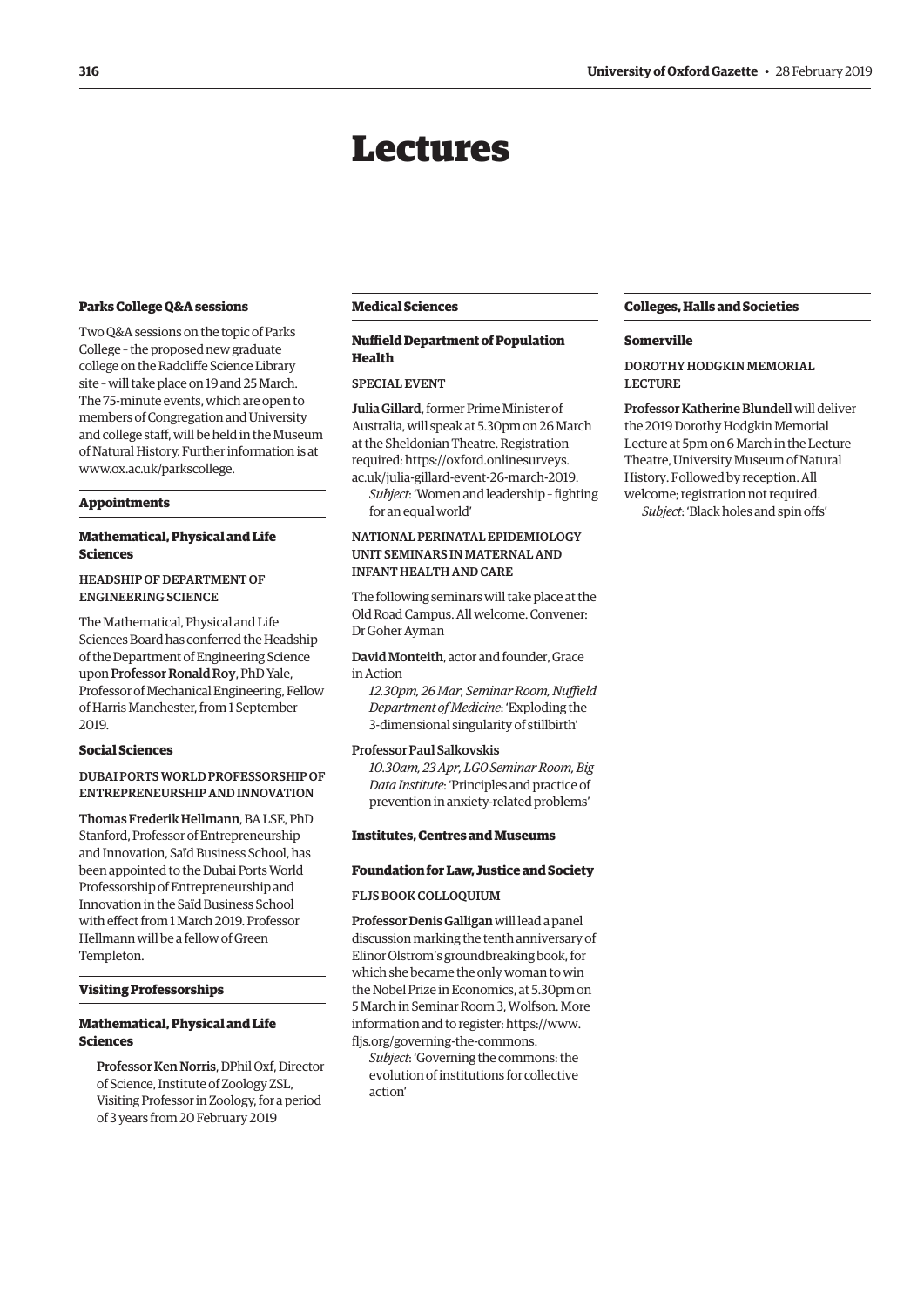## <span id="page-4-0"></span>Examinations and Boards

**Examinations for the Degree of Doctor of Philosophy**

*This content has been removed as it contains personal information protected under the Data Protection Act.*

> **Examinations for the Degree of Master of Science**

> *This content has been removed as it contains personal information protected under the Data Protection Act.*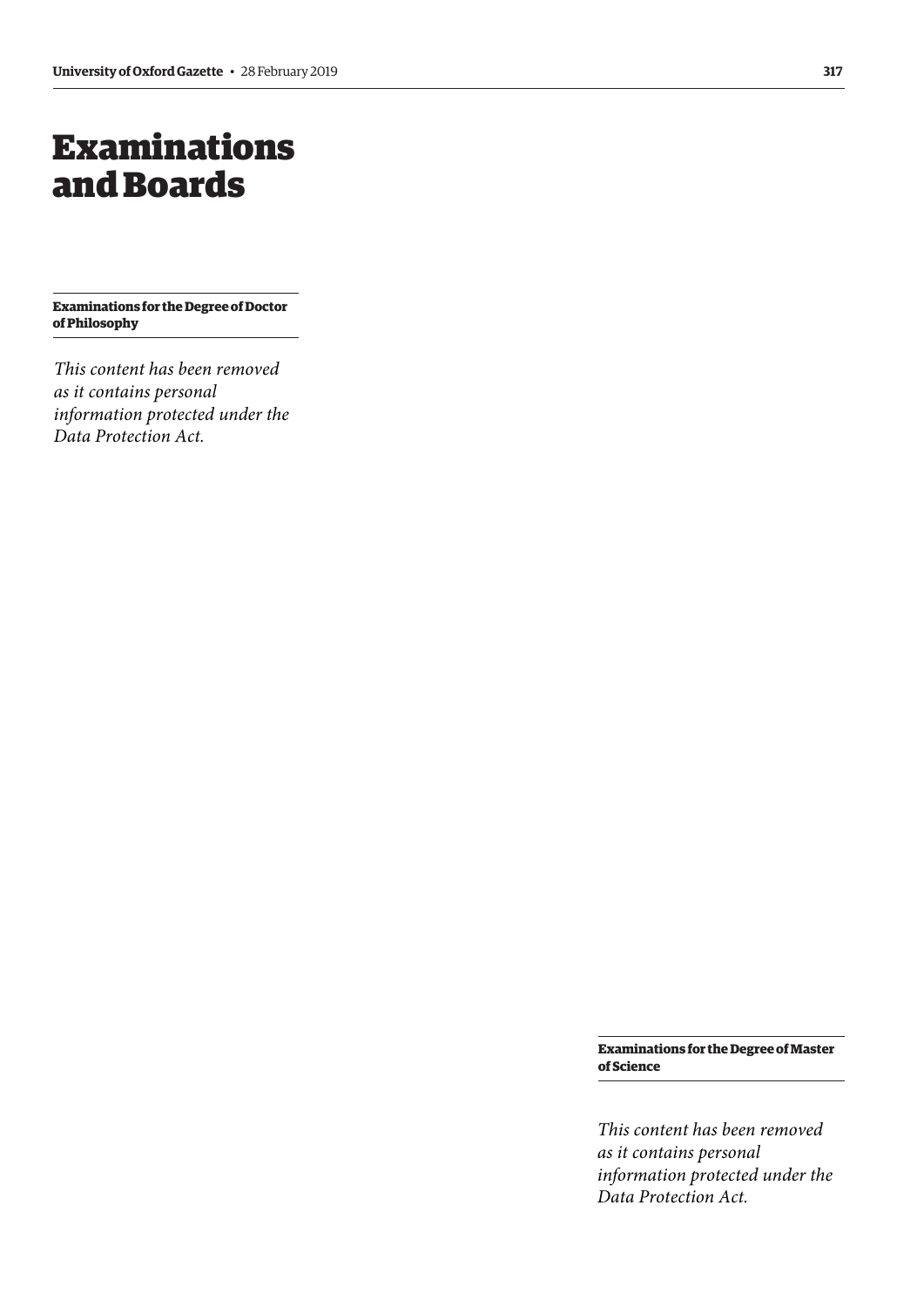## <span id="page-5-0"></span>Advertisements

#### **Advertising enquiries**

*Email*: [gazette.ads@admin.ox.ac.uk](mailto:gazette.ads@admin.ox.ac.uk) *Telephone*: 01865 (2)80548 *Web*[: https://gazette.web.ox.ac.uk/classified](https://gazette.web.ox.ac.uk/classified-advertising-gazette)advertising-gazette

#### **Deadline**

Advertisements are to be received by **noon on Wednesday** of the week before publication (ie eight days before publication). Advertisements must be submitted online.

#### **Charges**

Commercial advertisers: £30 per insertion of up to 70 words, or £60 per insertion of 71–150 words.

Private advertisers: £20 per insertion of up to 70 words, or £40 per insertion of 71–150 words.

See our website for examples of whether an advertisement is considered commercial [or private: https://gazette.web.ox.ac.uk/](https://gazette.web.ox.ac.uk/classified-advertising-gazette) classified-advertising-gazette.

#### **Terms and conditions of acceptance of advertisements**

You are advised to view our full Terms and Conditions of acceptance of advertisements. Submission of an advertisement implies acceptance of our terms and conditions, which may be found at https://gazette.web.ox.ac. [uk/classified-advertising-gazette, and may](https://gazette.web.ox.ac.uk/classified-advertising-gazette)  also be obtained on application to *Gazette* Advertisements, Public Affairs Directorate, University Offices, Wellington Square, Oxford  $OX12JD$ 

#### **Miscellaneous**

#### *Gazette* **publication arrangements**

**Advertisers are asked to note** that the remaining *Gazette*s of Hilary term will be published on 7, 14 and 21 March; please be aware, however, that the 21 March issue will be limited to University business only, so will not contain classified advertisements. Publication for Trinity term will begin on 25 April. PLEASE NOTE: the deadline for this issue will be noon, 10 April, which is earlier than usual due to Easter.

**The Anchor pub**, dining rooms and terrace – close to Jericho. We serve simple, honest, fresh food with daily changing seasonal specials, an extensive wine list and great beer. Our 2 private dining rooms can seat 14 and 16 and are available for meetings or dinner parties. We are open 9am–11pm Mon–Fri and 8am–11pm Sat and Sun. 2 Hayfield Rd, Oxford OX2 6TT. Tel: 01865 510282. Web: [www.theanchoroxford.](http://www.theanchoroxford.com) [com.](http://www.theanchoroxford.com)

**Stone Pine Design** card publisher specialising in wood engraving, linocuts and Oxfordshire. Beautifully produced, carefully selected designs by internationally renowned artists. Web: [www.stonepinedesign.co.uk.](http://www.stonepinedesign.co.uk)

**St Giles' Parish Rooms for hire**. Ideally located close to the city centre at 10 Woodstock Rd OX2 6HT. There is a main hall and a meeting room that can be hired together or separately, and full kitchen facilities. For enquiries regarding availability and to arrange a site visit, contact Meg Peacock, Benefice Manager: 07776 588712 or [sgsm.benefice.manager@gmail.com.](mailto:sgsm.benefice.manager@gmail.com)

**PBFA Oxford Book Fair** at Oxford Brookes, Headington Campus, Gipsy Lane: Sat 2 Mar (noon–6pm) and Sun 3 Mar (10am–4pm). Vast selection of antiquarian and collectable books, prints and ephemera with more than 100 exhibiting booksellers. Admission £2 or free tickets via [www.oxfordbookfair.org.](http://www.oxfordbookfair.org) Tel: 01763 248400. Email: [info@pbfa.org](mailto:info@pbfa.org).

#### **Research participants sought**

**Stroke survivors and healthy volunteers** needed for motor learning study: volunteers (aged 18+, either with or without history of stroke) are sought for study investigating motor learning following stroke. Stroke survivors should have had a single stroke at least 6 months ago with affected function of the hand/arm. Healthy volunteers should be right-handed with no neurological or psychiatric medical history. For more information, please email [physiological.](mailto:physiological.neuroimaing@gmail.com) [neuroimaing@gmail.com.](mailto:physiological.neuroimaing@gmail.com) Ethics Ref: R52931/ RE001.

#### **Groups and societies**

**The Oxford University Newcomers' Club** at the University Club, 11 Mansfield Rd, OX1 3SZ, welcomes the wives, husbands or partners of visiting scholars, of graduate students and of newly appointed academic and administrative members of the University. We offer help, advice, information and the opportunity to meet others socially. Informal coffee mornings are held in the club every Wednesday 10.30am–noon (excluding the

Christmas vacation). Newcomers with children (aged 0–4) meet every Fri in term 10.15am–11.45am. We have a large programme of events including tours of colleges, museums and other places of interest. Other term-time activities include a book group, informal conversation group, garden group, antiques group, an opportunity to explore Oxfordshire and an Opportunities in Oxford group. Visit our website: [www.newcomers.ox.ac.uk.](http://www.newcomers.ox.ac.uk)

**Oxford Research Staff Society** (OxRSS) is run by and for Oxford research staff. It provides researchers with social and professional networking opportunities, and a voice in University decisions that affect them. Membership is free and automatic for all research staff employed by the University of Oxford. For more information and to keep up to date, see: web: [www.oxrss.ox.ac.uk](http://www.oxrss.ox.ac.uk); Facebook: [http://fb.me/oxrss;](http://fb.me/oxrss) Twitter: [@ResStaffOxford](https://twitter.com/resstaffoxford?lang=en); mailing list: [researchstaff](mailto:researchstaff-subscribe@maillist.ox.ac.uk)[subscribe@maillist.ox.ac.uk](mailto:researchstaff-subscribe@maillist.ox.ac.uk).

#### **Restoration and Conservation of Antique Furniture**

**John Hulme** undertakes all aspects of restoration. 30 years' experience. Collection and delivery. For free advice, telephone or write to the Workshop, 11A High St, Chipping Norton, Oxon, OX7 5AD. Tel: 01608 641692.

#### **Sell your unwanted books**

**Sell your unwanted books** at competitive prices. If you need extra space or are clearing college rooms, a home or an office, we would be keen to quote for books and CDs. Rare items and collections of 75 or more wanted if in VG condition; academic and non-academic subjects. We can view and collect. Contact Graham Nelson at History Bookshop Ltd on 01451 821660 or [sales@historybookshop.com](mailto:sales@historybookshop.com).

#### **Antiques bought and sold**

**Wanted and for sale** – quality antiques such as furniture, fire guards, grates and related items, silver, pictures, china and objets d'art. Please contact Greenway Antiques of Witney, 90 Corn Street, Witney OX28 6BU on 01993 705026 or 07831 585014 or email [jean\\_greenway@hotmail.com](mailto:jean_greenway@hotmail.com).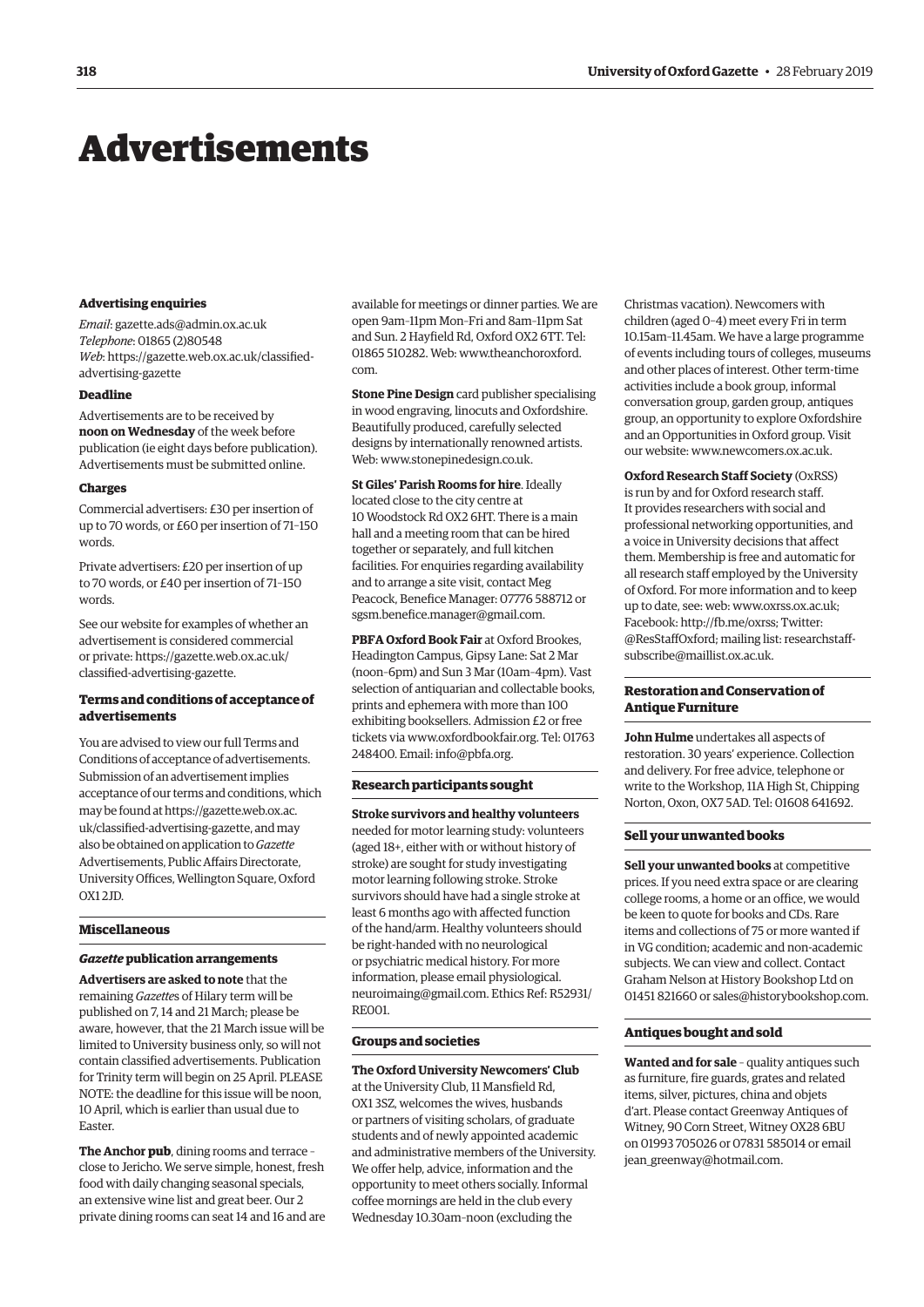#### **Services Offered**

**Ever thought of writing a book?** Or maybe you've made a start but it just... doesn't flow? I am an experienced ghostwriter and book doctor with nearly 40 ghostwritten titles to my credit, as well as a few of my own. Experienced in fiction, religious, biographical and technical writing. Drop me a line to see what I might be able to do for you. Email [oxfordghostwriter@](mailto:oxfordghostwriter@outlook.com) [outlook.com](mailto:oxfordghostwriter@outlook.com) or visit [www.oxfordghostwriter.](http://www.oxfordghostwriter.com) [com.](http://www.oxfordghostwriter.com)

**Big or small, we ship it all**. Plus free pick up anywhere in Oxford. Also full printing services available (both online and serviced), 24-hour photocopying, private mailing addresses, fax bureau, mailing services and much more. Contact or visit Mail Boxes Etc, 266 Banbury Rd, Oxford. Tel: 01865 514655. Fax: 01865 514656. Email: [staff@mbesummertown.co.uk.](mailto:staff@mbesummertown.co.uk) Also at 94 London Rd, Oxford. Tel: 01865 741729. Fax: 01865 742431. Email: [staff@](mailto:staff@mbeheadington.co.uk) [mbeheadington.co.uk](mailto:staff@mbeheadington.co.uk).

**Airport transfer/chauffeur service**. If you are looking for a reliable and experienced transfer service I would be happy to discuss your needs. Last year I handled 328 airport transfers successfully and I have over 20 years' experience. Account customers welcome and all major credit cards accepted. Comfortable and reliable Heathrow service. Contact Tim Middleton. Tel: 07751 808763 or email: [timothy.middleton2@btopenworld.com.](mailto:timothy.middleton2@btopenworld.com)

**Independent Pensions and Financial Advice**. Austin Chapel Independent Financial Advisers LLP provide bespoke pensions

and financial advice to staff working for the University of Oxford. We provide Annual Allowance and Lifetime Allowance pension tax mitigation advice and calculations. In addition, we can provide projections of future pension benefits to ensure your retirement plans are on course to meet your retirement income requirements. We also offer an independent investment review service to help ensure that your investment portfolio still meets your current attitude to risk and is tax efficient. The initial meeting can be held at your workplace, home or our central Oxford offices. There is no cost for the initial meeting. For more information contact Gary O'Neill on 01865 304094 or email [gary.oneill@](mailto:gary.oneill@austinchapel.co.uk) [austinchapel.co.uk.](mailto:gary.oneill@austinchapel.co.uk)

**Hope Services** is a family-run typesetting company established more than 35 years ago. Based in the heart of Oxfordshire, we specialise in the styling and production of published material. We regularly work on all types of publications including early learning teaching titles; single-author, first-time novels and novellas; academic law books and journals; and social, financial and technical reports. We would be happy to discuss and develop your ideas, and provide you with an

individual quote. Please feel free to contact us at Hope Services (Abingdon) Ltd. Tel: 01235 530439. Web: [www.hopeservices.co.uk](http://www.hopeservices.co.uk). Email: [mark.harvey@hopeservices.co.uk.](mailto:mark.harvey@hopeservices.co.uk)

#### **Houses to Let**

**Bright fully furnished house** with garden and 2 double bedrooms available to let on a short- or long-term basis. Ideal for academic visitors, visiting friends or family. Moments from the vibrant Cowley Rd, and just a 10-min walk to Oxford city centre. Open-plan living/ dining area; modern kitchen and bathroom; enclosed private garden with lawn, decking and outdoor seating. Fast Wi-Fi. Bills included. Email [jamie.vicary@cs.ox.ac.uk](mailto:jamie.vicary@cs.ox.ac.uk) for more information.

**Attractive 4–5-bed detached bungalow** available for let in Mar. Address: 16 Blenheim Way, Horspath, Oxford, OX33 1SB. Rental is £1,500 pcm to a family or £2,000 pcm to 3–4 students. Let furnished or unfurnished. Contact owner, Alan: tel: 01865 872769 or 079609 50323, email: [murrayalan207@gmail.](mailto:murrayalan207@gmail.com) [com.](mailto:murrayalan207@gmail.com)

#### **Flats to Let**

**Lovely, superbly located fully furnished** 2-bedroom flat with large balcony overlooking the River Ock. Spacious living/dining room with large picture window overlooking river. Double bedroom with new en-suite, single bedroom, additional bathroom, balcony, fitted kitchen with new oven, new washer/dryer, dishwasher, new boiler. Allocated parking space. Within a few mins' walk of Abingdon centre with frequent connections to Oxford. £1,050 pm. Available mid-Apr. For details call 07762 204932.

#### **Accommodation Offered**

**scottfraser** – market leaders for quality Oxfordshire property. Selling, letting, buying, renting, investing – we are here to help. Visit [www.scottfraser.co.uk](http://www.scottfraser.co.uk) for more information or call: Headington sales: 01865 759500; Summertown sales: 01865 553900; East Oxford sales: 01865 244666; Witney sales: 01993 705507; Headington lettings: 01865 761111; Summertown lettings: 01865 554577; East Oxford and student lettings: 01865 244666; Witney lettings: 01993 777909.

**Room available immediately** in quiet residential street in Marston. Spacious Eco-house with 2 bathrooms, 3 toilets and communal kitchen. Clean, tidy, fully furnished room with desk. Free on-street parking; bike shed; 10 mins from University Parks. £550 pm including bills; viewings welcome. Contact Alistair on: 07804 847285 or [inarticulateal@](mailto:inarticulateal@yahoo.co.uk) [yahoo.co.uk.](mailto:inarticulateal@yahoo.co.uk)

**Grandpont, south Oxford, OX1**: single room in academic household with own newly fitted kitchen and bathroom; separate access; Wi-Fi. 10–15 mins' walk from city centre, train station and London bus. Suit visiting academics. Nonsmoking only please. Available from 25 Apr. £160 pw inclusive of all utility bills and council tax. Tel: 07803 083572. Email: [olivia.henley@](mailto:olivia.henley@spc.ox.ac.uk) [spc.ox.ac.uk](mailto:olivia.henley@spc.ox.ac.uk).

#### **Self-catering Apartments**

**Visiting Oxford?** Studio, 1-, 2- and 3-bed properties conveniently located for various colleges and University departments. Available from 1 week to several months. Apartments are serviced, with linen provided and all bills included. Details, location maps and photos can be found on our website at [www.](http://www.shortletspace.co.uk) [shortletspace.co.uk](http://www.shortletspace.co.uk). Contact us by email on [stay@shortletspace.co.uk](mailto:stay@shortletspace.co.uk) or call us on 01993 811711.

**Shortlet studios** for singles or couples needing clean, quiet self-catering accommodation for weeks or months. Handy for High St (town, colleges), Cowley Rd (shops, restaurants), University sportsground (gym, pool), Oxford Brookes campuses, buses (London, airports, hospitals). Modern, selfcontained, fully furnished including cooking and laundry facilities, en-suite bathroom, Wi-Fi broadband, TV/DVD/CD, central heating, cleaning and fresh linen weekly. Off-road parking for cars and bikes. Taxes and all bills included. Enquiries: [stay@oxfordbythemonth.](mailto:stay@oxfordbythemonth.com) [com](mailto:stay@oxfordbythemonth.com).

**Looking for 5-star serviced accommodation** right in the heart of the city? Swailes Suites offer city centre, award-winning maisonettes and apartments providing that 'home from home' feel that will help you get the most out of your stay. The Swailes Suites 'easy in, easy out' flexible booking arrangements, from 3 days to 6 months, together with good transport links make arrival and departure hassle-free. Check out our website at [www.](http://www.swailessuites.co.uk) [swailessuites.co.uk](http://www.swailessuites.co.uk), contact Debbie on 01865 318547 or email [debbie@nops.co.uk](mailto:debbie@nops.co.uk). Office established more than 25 years in 47 Walton Street, Jericho, OX2 6AD.

#### **Affordable serviced accommodation**

from £70 a night. Luxury apartments and houses within a short walk to the centre of Oxford suitable for singles, couples, families, professionals. Bills, taxes, internet, linen, housekeeping, self-check-in, cooking facilities, TV, heating, private parking (at some locations) and private bathroom included. Stays from 2 days upwards with discounts for long-term bookings. Over 40 years of property letting experience. Enquiries: [info@](mailto:info@sleepandstayoxford.com) [sleepandstayoxford.com](mailto:info@sleepandstayoxford.com).